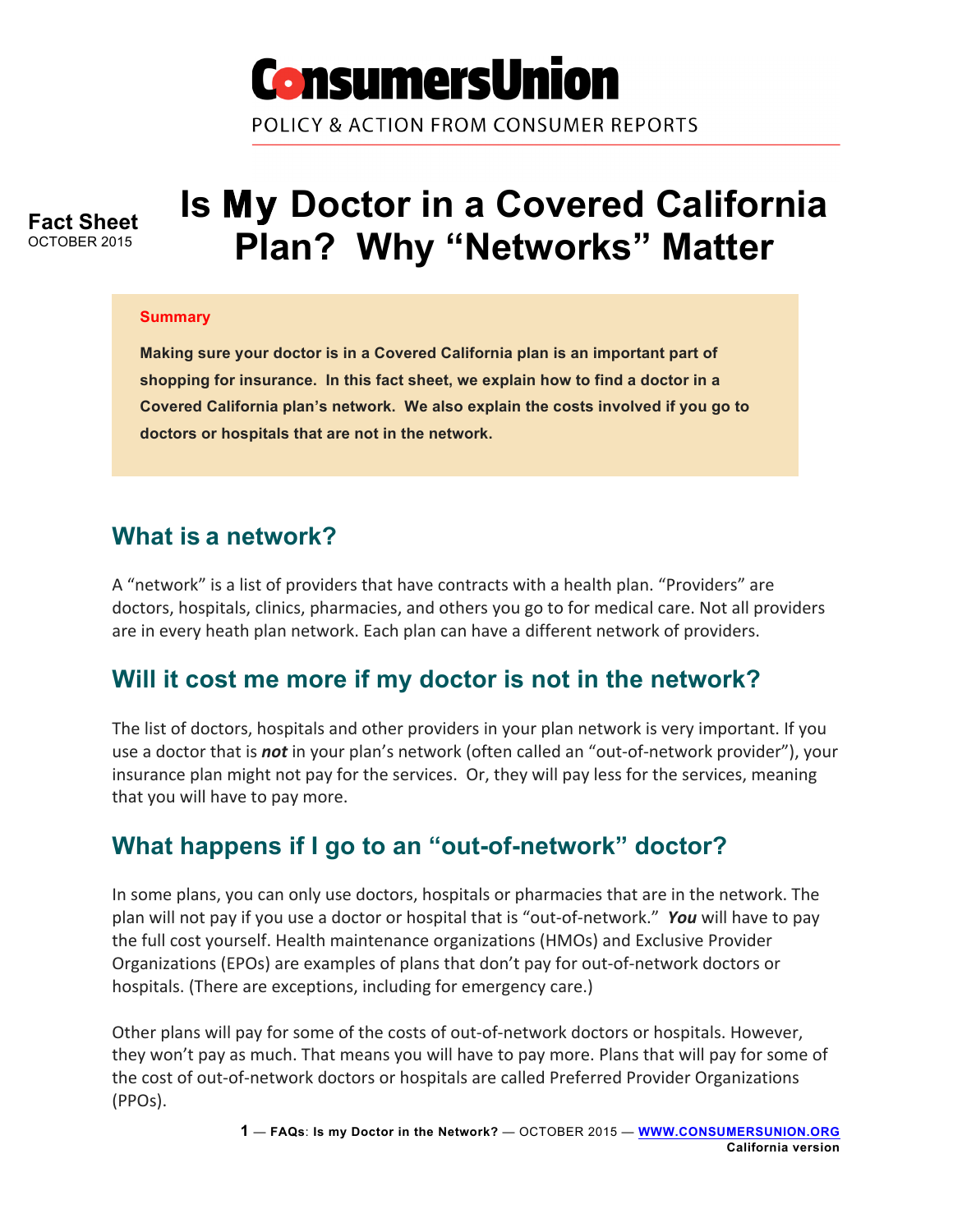# **How do I know if my doctor or hospital is in the network?**

You can find out if your doctor or hospital is in a Covered California plan's network by looking on the health plan's website. The plan's "provider directory" will show you a list of doctors and hospitals who are in the network. Be sure that you are looking at the provider directory for the specific Covered California plan you want to know about. Insurance companies offer many different plans on their website. Each plan has its own provider directory.

Insurance companies also have to give you a paper copy of the network directory if you ask for it. But, paper directories get outdated very quickly. If you use a paper directory, it is always good to call and confirm the information with your health plan and/or doctor's office.

# **How can I be sure that the doctor has room for new patients?**

It also is a good idea to check the provider directory to see if a doctor is accepting new patients. If a doctor you want to see is not accepting new patients, you may not be able to make an appointment with that doctor. If the plan website does not list that the doctor as accepting new patients, call the doctor's office to check.

#### **If my hospital is in the network, does that mean all the doctors are, too?**

Just because a hospital is part of the network does not mean the doctors who work there are in the network. You should check that the doctors working in the hospital are actually "innetwork." You can check this by using the provider directory. You can also call the hospital or your health plan.

This can be hard when you don't know the names of all of the doctors who will be involved in your care. It's important to call the hospital to be sure that the doctors taking care of you will be in-network. Make this call **before** scheduling hospital-based services.

# **What if I have a medical emergency and I can't find out what doctor or hospital is in-network?**

Your plan cannot charge you a higher out-of-network rate for emergency services. When you have an emergency, go to the nearest hospital. It doesn't matter if the hospital is in-network. For emergency care, your plan has to pay the in-network rate.

# **Can I rely on the provider directory?**

Because some provider directories are not updated every day, you should check with the health plan to see if your doctor is in the Covered California plan network. You should also call the